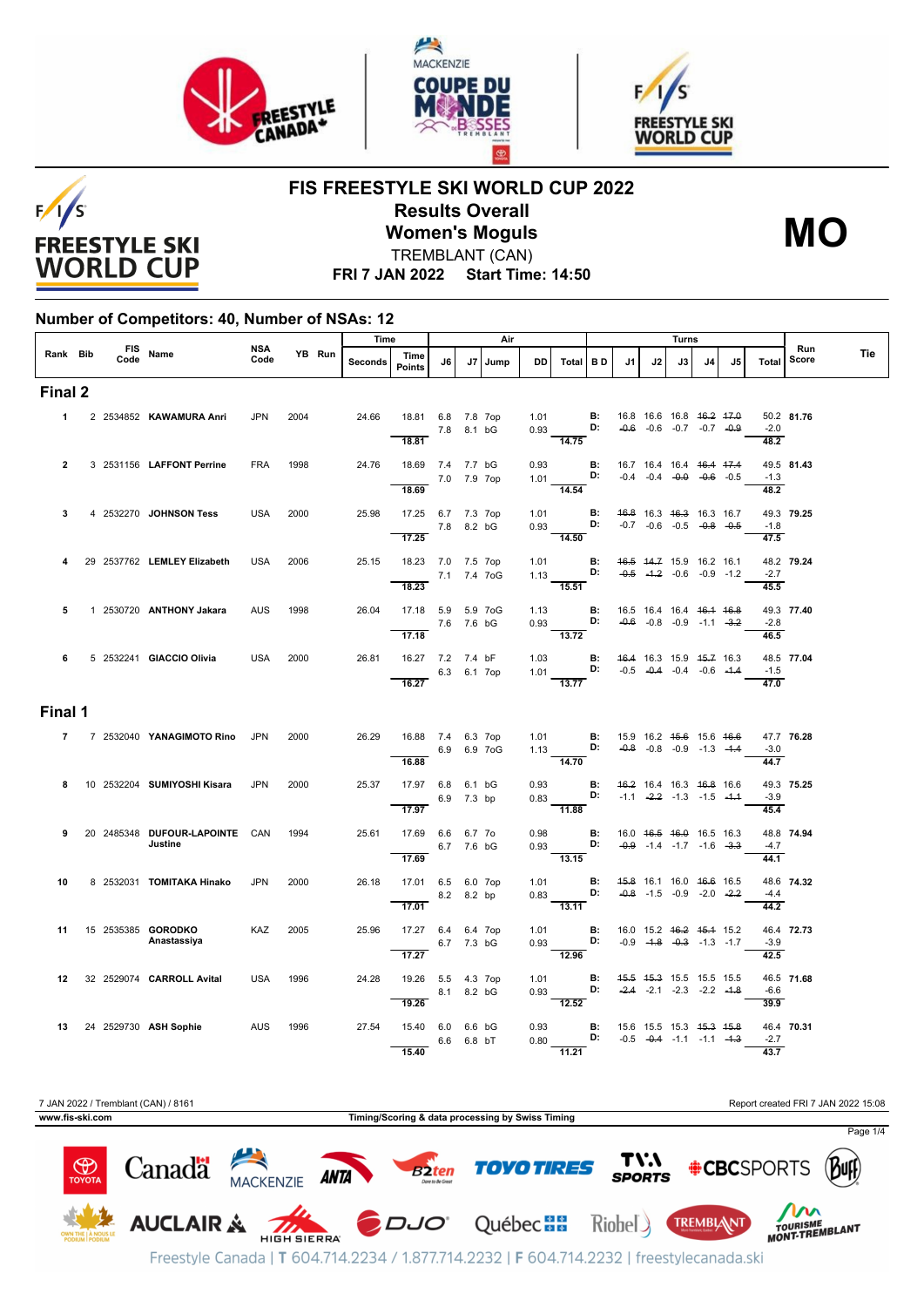

 $F/1/S$ 

**FREESTYLE SKI WORLD CUP** 





## **FIS FREESTYLE SKI WORLD CUP 2022 Results Overall Women's Moguls**



TREMBLANT (CAN)

**FRI 7 JAN 2022 Start Time: 14:50**

|          |                    |                                            |                    |      |        | Time    |                                          |            |                      | Air     |              |                                                                         |                 | Turns                                                                              |    |                                                                |    |    |                |              |     |
|----------|--------------------|--------------------------------------------|--------------------|------|--------|---------|------------------------------------------|------------|----------------------|---------|--------------|-------------------------------------------------------------------------|-----------------|------------------------------------------------------------------------------------|----|----------------------------------------------------------------|----|----|----------------|--------------|-----|
| Rank Bib | <b>FIS</b><br>Code | Name                                       | <b>NSA</b><br>Code |      | YB Run | Seconds | Time<br><b>Points</b>                    | J6         |                      | J7 Jump | DD           | Total                                                                   | <b>BD</b>       | J1                                                                                 | J2 | J3                                                             | J4 | J5 | Total          | Run<br>Score | Tie |
| 14       |                    | 16 2484720 DUFOUR-LAPOINTE CAN<br>Chloe    |                    | 1991 |        | 25.93   | 17.31 6.5                                |            | 6.0 7o<br>4.5 4.0 bG |         | 0.98<br>0.93 |                                                                         | <b>B:</b><br>D: |                                                                                    |    | 45.8 46.9 16.0 16.2 16.3<br>$-2.2$ $-1.6$ $-4.6$ $-4.6$ $-3.4$ |    |    | $-7.2$         | 48.5 68.68   |     |
| 15       |                    | 21 2532085 AMRENOVA Ayaulym KAZ            |                    | 2001 |        | 27.06   | 17.31<br>15.97 6.2 5.5 bp                |            |                      |         | 0.83         | 10.07                                                                   | <b>B:</b>       | 14.3 44.3 45.7 15.2 15.2                                                           |    |                                                                |    |    | 41.3           | 44.7 66.34   |     |
|          |                    |                                            |                    |      |        |         | 15.97                                    |            | 6.8 6.8 bG           |         | 0.93         | $-11.17$                                                                | D:              |                                                                                    |    | $-1.2$ $-2.0$ $-0.9$ $-2.3$ $-2.6$                             |    |    | $-5.5$<br>39.2 |              |     |
| 16       |                    | 9 2484307 GALYSHEVA Yuliya KAZ             |                    | 1992 |        | 24.51   | 18.99 6.0 6.2 bG                         |            | 6.8 6.6 fG           |         | 0.93<br>0.93 |                                                                         |                 | <b>B:</b> 45.0 46.9 16.0 15.8 15.0<br><b>D:</b> $-4.2$ $-2.3$ $-3.5$ $-4.8$ $-4.5$ |    |                                                                |    |    | $-12.2$        | 46.8 65.48   |     |
|          |                    |                                            |                    |      |        |         | 18.99                                    |            |                      |         |              | 11.89                                                                   |                 |                                                                                    |    |                                                                |    |    | 34.6           |              |     |
|          | Qualification      |                                            |                    |      |        |         |                                          |            |                      |         |              |                                                                         |                 |                                                                                    |    |                                                                |    |    |                |              |     |
| 17       |                    | 6 2484416 COX Britteny                     | AUS                | 1994 |        | 27.53   | 15.42 5.8 6.4 bG                         |            | 6.8 7.5 bp           |         |              | 0.93<br>$0.83$ D:                                                       |                 | <b>B:</b> 14.7 43.4 46.0 14.4 15.7                                                 |    | $-0.5$ $-0.6$ $-0.3$ $-0.8$ $-0.9$                             |    |    | $-1.9$         | 44.8 69.92   |     |
|          |                    |                                            |                    |      |        |         | 15.42                                    |            |                      |         |              | $\overline{11.60}$                                                      |                 |                                                                                    |    |                                                                |    |    | 42.9           |              |     |
| 18       |                    | 13 2531523 BROWN Berkley                   | CAN                | 2000 |        | 28.34   | 14.46 6.7 6.3 7op<br>7.7 7.4 fT<br>14.46 |            |                      |         | 1.01         | 0.84 D: $-0.5$ $-0.2$ $-0.8$ $-0.8$ $-0.8$<br>$\frac{1}{12.89}$         |                 | <b>B:</b> 15.0 44.4 14.6 14.7 45.5                                                 |    |                                                                |    |    | $-2.1$<br>42.2 | 44.3 69.55   |     |
| 19       |                    | 17 2533204 SCHWINGHAMMER<br>Maia           | CAN                | 2001 |        | 27.93   | 14.94  4.4  5.5  7op                     |            |                      |         | 1.01         | D:                                                                      |                 | <b>B:</b> 15.5 46.4 44.5 14.7 15.3                                                 |    |                                                                |    |    | $-3.2$         | 45.5 68.74   |     |
|          |                    |                                            |                    |      |        |         | 14.94                                    | 8.3 7.2 fT |                      |         | 0.84         | 11.50                                                                   |                 |                                                                                    |    | $-0.8$ $-4.4$ $-1.0$ $-1.1$ $-1.1$                             |    |    | 42.3           |              |     |
| 20       |                    | 22 2530565 GILBERT Valerie                 | CAN                | 1998 |        | 26.64   | 16.47 5.5 6.5 7op<br>6.8 7.1 bp<br>16.47 |            |                      |         | 1.01         | 0.83 <b>D:</b> $-4.4$ $-2.2$ $-2.4$ $-1.5$ $-1.5$<br>$\overline{11.82}$ |                 | <b>B:</b> 15.2 4 <del>5.5</del> 14.9 15.4 44.8                                     |    |                                                                |    |    | $-5.2$<br>40.3 | 45.5 68.59   |     |
| 21       |                    | 35 2532819 WEESE Hanna                     | <b>GER</b>         | 2001 |        | 27.66   | 15.26 7.0 7.5 bG                         | 6.6 6.4 bp |                      |         | 0.93<br>0.83 | D:                                                                      | <b>B:</b>       |                                                                                    |    | 43.0 46.2 13.1 15.1 14.0<br>$-4.5$ $-0.9$ $-0.8$ $-0.5$ $-1.5$ |    |    | $-3.2$         | 42.2 66.39   |     |
|          |                    |                                            |                    |      |        |         | 15.26                                    |            |                      |         |              | 12.13                                                                   |                 |                                                                                    |    |                                                                |    |    | 39.0           |              |     |
| 22       |                    | 19 2530540 GERKEN SCHOFIELD GBR<br>Makayla |                    | 1999 |        | 27.78   | 15.12 6.0 6.7 bG<br>6.4 7.3 bp<br>15.12  |            |                      |         | 0.93         | 0.83 <b>D:</b> $-0.7$ $-0.9$ $-2.5$ $-1.0$ $-2.2$<br>11.58              |                 | <b>B:</b> 13.9 45.9 12.6 44.9 15.2                                                 |    |                                                                |    |    | $-4.1$<br>37.6 | 41.7 64.30   |     |
| 23       |                    | 23 2532509 WEESE Sophie                    | <b>GER</b>         | 1999 |        | 27.06   | 15.97 6.1 6.8 bp                         |            |                      |         | 0.83         | $0.93$ D:                                                               | <b>B:</b>       |                                                                                    |    | 12.8 45.5 12.9 13.7 44.8                                       |    |    |                | 39.4 63.80   |     |
|          |                    |                                            |                    |      |        |         | 15.97                                    |            | 6.0 7.3 bG           |         |              | $\overline{11.53}$                                                      |                 |                                                                                    |    | $-1.0$ $-0.8$ $-1.0$ $-1.1$ $-4.3$                             |    |    | $-3.1$<br>36.3 |              |     |
| 24       |                    | 14 2533488 NAKAO Haruka                    | <b>JPN</b>         | 2001 |        | 29.25   | 13.38  4.5  4.4  bG<br>6.2 7.4 IG        |            |                      |         | 0.93         | 0.94 D: $-1.6$ $-1.8$ $-4.5$ $-1.8$ $-2.8$                              |                 | <b>B:</b> 14.5 42.2 14.5 44.6 14.0                                                 |    |                                                                |    |    | $-5.2$         | 43.0 61.70   |     |
| 25       |                    | 26 2530539 GERKEN SCHOFIELD GBR            |                    | 1998 |        | 28.92   | 13.38<br>13.77 5.7 5.2 bp                |            |                      |         | 0.83         | $-10.52$                                                                | <b>B:</b>       | 13.5 45.4 42.0 13.1 13.7                                                           |    |                                                                |    |    | 37.8           | 40.3 60.95   |     |
|          |                    | Leonie                                     |                    |      |        |         | 13.77                                    | 7.2 6.5 bG |                      |         | 0.93         | D:<br>$-10.88$                                                          |                 |                                                                                    |    | $-0.8$ $-0.6$ $-1.6$ $-1.6$ $-2.2$                             |    |    | $-4.0$<br>36.3 |              |     |
| 26.      |                    | 40 2530274 CABROL Camille                  | <b>FRA</b>         | 1997 |        | 29.70   | 12.85 6.0 5.7 bp                         | 5.6 6.3 bG |                      |         | 0.83<br>0.93 | $D:$ $D:$                                                               |                 | <b>B:</b> 44.5 14.0 13.9 12.6 42.5                                                 |    | $-0.8$ $-0.3$ $-0.8$ $-1.7$ $-1.9$                             |    |    | $-3.3$         | 40.5 60.43   |     |
| 27       | 30 2527561 LINan   |                                            | <b>CHN</b>         | 1992 |        | 30.63   | 12.85<br>11.75 5.9 6.6 bp                |            |                      |         | 0.83         | 10.38                                                                   |                 | <b>B:</b> 13.8 14.0 44.2 13.7 43.5                                                 |    |                                                                |    |    | 37.2           | 41.5 60.28   |     |
|          |                    |                                            |                    |      |        |         | 11.75                                    |            | 6.0 5.3 bG           |         | 0.93         | D:<br>10.43                                                             |                 |                                                                                    |    | $-0.9$ $-1.0$ $-1.0$ $-4.6$ $-1.4$                             |    |    | $-3.4$<br>38.1 |              |     |

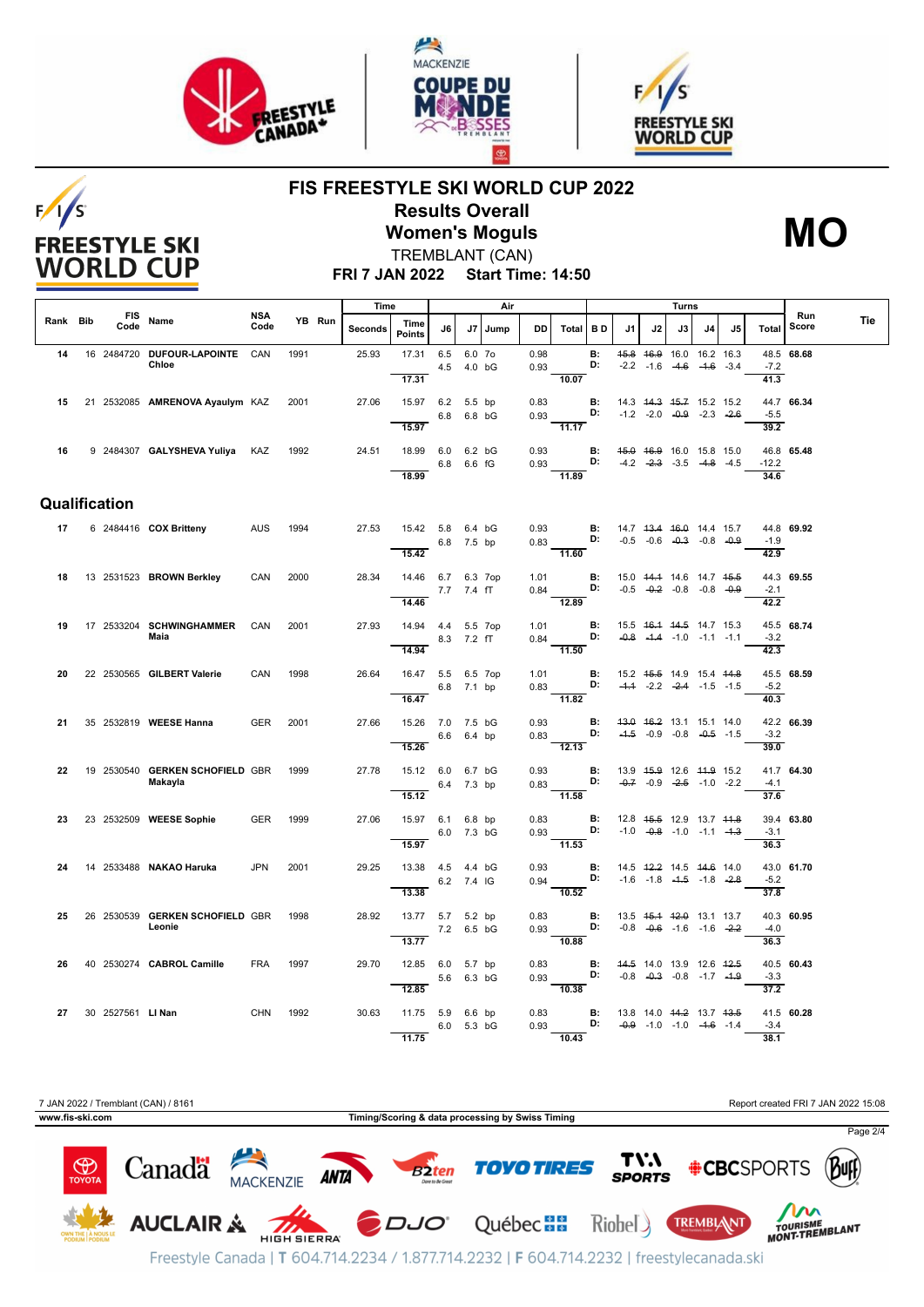

 $F/1/S$ 

**FREESTYLE SKI WORLD CUP** 





## **FIS FREESTYLE SKI WORLD CUP 2022 Results Overall Women's Moguls**



TREMBLANT (CAN)

**FRI 7 JAN 2022 Start Time: 14:50**

|          |                    |                                                    |                    |      |        | Time    |                       |             |        | Air     |              |          | Turns           |                                               |    |    |                                                                |    |                | Run        |            |
|----------|--------------------|----------------------------------------------------|--------------------|------|--------|---------|-----------------------|-------------|--------|---------|--------------|----------|-----------------|-----------------------------------------------|----|----|----------------------------------------------------------------|----|----------------|------------|------------|
| Rank Bib | <b>FIS</b><br>Code | Name                                               | <b>NSA</b><br>Code |      | YB Run | Seconds | Time<br><b>Points</b> | J6          |        | J7 Jump | DD.          | Total BD |                 | J1                                            | J2 | J3 | J4                                                             | J5 | Total          | Score      | <b>Tie</b> |
| 28       |                    | 25 2532844 HOGG Madison                            | <b>USA</b>         | 2001 |        | 28.84   | 13.86                 | 6.2         | 5.6 bp |         | 0.83         |          | <b>B:</b>       |                                               |    |    | 14.4 43.7 13.8 13.9 44.4                                       |    |                | 42.1 59.02 |            |
|          |                    |                                                    |                    |      |        |         |                       | 6.0 6.2 bG  |        |         | 0.93         |          | D:              |                                               |    |    | $-4.5$ $-2.3$ $-3.5$ $-1.7$ $-3.5$                             |    | $-7.5$         |            |            |
|          |                    |                                                    |                    |      |        |         | 13.86                 |             |        |         |              | 10.56    |                 |                                               |    |    |                                                                |    | 34.6           |            |            |
| 29       |                    | 34 2530097 RAMSAUER Katharina AUT                  |                    | 1995 |        | 28.60   | 14.15 5.2 5.6 bG      |             |        |         | 0.93         |          | В:              |                                               |    |    | 13.4 14.4 <del>13.0</del> 14.6 14.3                            |    |                | 42.1 56.28 |            |
|          |                    |                                                    |                    |      |        |         |                       | 6.7 7.5 bL  |        |         | 0.82         |          | D:              |                                               |    |    | $-2.1$ $-4.4$ $-5.0$ $-3.7$                                    |    | $-10.8$        |            |            |
|          |                    |                                                    |                    |      |        |         | 14.15                 |             |        |         |              | 10.83    |                 |                                               |    |    |                                                                |    | 31.3           |            |            |
|          |                    |                                                    |                    |      |        |         |                       |             |        |         |              |          |                 |                                               |    |    |                                                                |    |                |            |            |
| 30       |                    | 33 2531939 NUNN Skyler                             | GBR                | 1999 |        | 28.26   | 14.55 5.3 4.8 bT      |             |        |         | 0.80         |          | В:              | 11.9 43.5 44.0 12.7 12.7                      |    |    |                                                                |    |                | 37.3 53.27 |            |
|          |                    |                                                    |                    |      |        |         | 14.55                 | 3.8 5.2 bG  |        |         | 0.93         | 8.22     | D:              |                                               |    |    | $-2.3$ $-2.0$ $-5.2$ $-4.6$ $-2.5$                             |    | $-6.8$<br>30.5 |            |            |
|          |                    |                                                    |                    |      |        |         |                       |             |        |         |              |          |                 |                                               |    |    |                                                                |    |                |            |            |
| 31       |                    | 39 2528169 GASPARINI Nicole                        | SUI                | 1997 |        | 29.86   | 12.66                 | 4.9 5.8 bT  |        |         | 0.80         |          | <b>B:</b>       |                                               |    |    | 12.8 12.0 12.1 <del>11.3 13.0</del>                            |    |                | 36.9 53.18 |            |
|          |                    |                                                    |                    |      |        |         |                       | 4.7 5.3 bG  |        |         | 0.93         |          | D:              |                                               |    |    | $-1.5$ $-4.4$ $-2.1$ $-1.7$ $-2.6$                             |    | $-5.3$         |            |            |
|          |                    |                                                    |                    |      |        |         | 12.66                 |             |        |         |              | 8.92     |                 |                                               |    |    |                                                                |    | 31.6           |            |            |
|          |                    |                                                    |                    |      |        |         |                       |             |        |         |              |          |                 |                                               |    |    |                                                                |    |                |            |            |
| 32       |                    | 37 2532903 WANG Jin                                | <b>CHN</b>         | 1997 |        | 29.80   | 12.73 2.0 3.3 IG      | 4.4 5.3 bp  |        |         | 0.94<br>0.83 |          | <b>B:</b><br>D: |                                               |    |    | 42.7 45.3 13.0 14.3 13.5<br>$-1.5$ $-4.2$ $-2.8$ $-2.7$ $-4.8$ |    | $-7.0$         | 40.8 53.04 |            |
|          |                    |                                                    |                    |      |        |         | 12.73                 |             |        |         |              | 6.51     |                 |                                               |    |    |                                                                |    | 33.8           |            |            |
|          |                    |                                                    |                    |      |        |         |                       |             |        |         |              |          |                 |                                               |    |    |                                                                |    |                |            |            |
| 33       |                    | 38 2533011 GUAN Ziyan                              | CHN                | 2000 |        | 31.76   | 10.41 6.1 5.4 bT      |             |        |         | 0.80         |          | В:              |                                               |    |    | 12.4 45.5 42.3 13.9 14.2                                       |    |                | 40.5 52.08 |            |
|          |                    |                                                    |                    |      |        |         |                       | 5.5 6.7 bG  |        |         | 0.93         |          | D:              |                                               |    |    | $-3.5$ $-2.4$ $-2.4$ $-4.8$ $-3.2$                             |    | $-9.1$         |            |            |
|          |                    |                                                    |                    |      |        |         | 10.41                 |             |        |         |              | 10.27    |                 |                                               |    |    |                                                                |    | 31.4           |            |            |
| 34       |                    | 31 2537262 CAO Tianging                            | <b>CHN</b>         | 2004 |        | 30.64   | 11.73  0.0  0.0  NJ   |             |        |         | 0.00         |          | <b>B:</b>       |                                               |    |    | 45.2 14.3 13.8 14.6 43.0                                       |    |                | 42.7 50.68 |            |
|          |                    |                                                    |                    |      |        |         |                       | 6.8 5.4 7op |        |         | 1.01         |          | D:              |                                               |    |    | $-2.2$ $-2.4$ $-3.1$ $-4.8$ $-4.6$                             |    | $-9.9$         |            |            |
|          |                    |                                                    |                    |      |        |         | 11.73                 |             |        |         |              | 6.15     |                 |                                               |    |    |                                                                |    | 32.8           |            |            |
|          |                    |                                                    |                    |      |        |         |                       |             |        |         |              |          |                 |                                               |    |    |                                                                |    |                |            |            |
| 35       |                    | 41 2535386 GRAUR Olessya                           | <b>KAZ</b>         | 2004 |        | 29.58   | 12.99 6.0 5.4 bT      |             |        |         | 0.80         |          | <b>B:</b><br>D: | 42.5 13.0 13.0 44.3 13.0                      |    |    | $-5.2$ $-7.0$ $-6.0$ $-7.5$ $-6.7$                             |    | $-19.7$        | 39.0 41.77 |            |
|          |                    |                                                    |                    |      |        |         | 12.99                 | 5.6 5.0 bG  |        |         | 0.93         | 9.48     |                 |                                               |    |    |                                                                |    | 19.3           |            |            |
|          |                    |                                                    |                    |      |        |         |                       |             |        |         |              |          |                 |                                               |    |    |                                                                |    |                |            |            |
| 36       |                    | 12 2485108 HOSHINO Junko                           | <b>JPN</b>         | 1989 |        | 27.69   | 15.23 3.1 3.0 bp      |             |        |         | 0.83         |          | <b>B:</b>       |                                               |    |    | 42.0 13.3 15.2 45.7 15.1                                       |    |                | 43.6 31.61 |            |
|          |                    |                                                    |                    |      |        |         |                       | 4.0 5.1 7o  |        |         | 0.98         |          |                 | <b>D:</b> $-11.6 - 11.5 - 13.6 - 10.6 - 11.1$ |    |    |                                                                |    | $-34.2$        |            |            |
|          |                    |                                                    |                    |      |        |         | 15.23                 |             |        |         |              | 6.98     |                 |                                               |    |    |                                                                |    | 9.4            |            |            |
| 37       |                    | 36 2534658 PRYIMAK Viktoriia                       | <b>UKR</b>         | 2003 |        | 35.15   | 6.40                  | 2.3         | 3.9 bG |         | 0.93         |          | В:              |                                               |    |    | 11.3 13.5 <del>13.8</del> 10.5 <del>10.0</del>                 |    |                | 35.3 27.93 |            |
|          |                    |                                                    |                    |      |        |         |                       | 5.0 5.5 bp  |        |         | 0.83         |          | D:              |                                               |    |    | $-9.2$ $-7.4$ $-3.5$ $-4.4$ $-9.6$                             |    | $-21.0$        |            |            |
|          |                    |                                                    |                    |      |        |         | 6.40                  |             |        |         |              | 7.23     |                 |                                               |    |    |                                                                |    | 14.3           |            |            |
|          |                    |                                                    |                    |      |        |         |                       |             |        |         |              |          |                 |                                               |    |    |                                                                |    |                |            |            |
|          |                    | 27 2531811 DESMARAIS-GILBERT CAN 1997<br>Laurianne |                    |      |        |         |                       |             |        |         |              |          |                 |                                               |    |    |                                                                |    |                | <b>DNF</b> |            |
|          |                    |                                                    |                    |      |        |         |                       |             |        |         |              |          |                 |                                               |    |    |                                                                |    |                |            |            |
|          |                    |                                                    |                    |      |        |         |                       |             |        |         |              |          |                 |                                               |    |    |                                                                |    |                |            |            |
|          |                    | 28 2533012 MA Zhuoni                               | CHN 1998           |      |        |         |                       |             |        |         |              |          |                 |                                               |    |    |                                                                |    |                | <b>DNF</b> |            |
|          |                    |                                                    |                    |      |        |         |                       |             |        |         |              |          |                 |                                               |    |    |                                                                |    |                |            |            |
|          |                    |                                                    |                    |      |        |         |                       |             |        |         |              |          |                 |                                               |    |    |                                                                |    |                |            |            |
|          |                    | 42 2527373 HIMBURY Madii                           | <b>AUS</b>         | 1994 |        |         |                       |             |        |         |              |          |                 |                                               |    |    |                                                                |    |                | <b>DNF</b> |            |
|          |                    |                                                    |                    |      |        |         |                       |             |        |         |              |          |                 |                                               |    |    |                                                                |    |                |            |            |